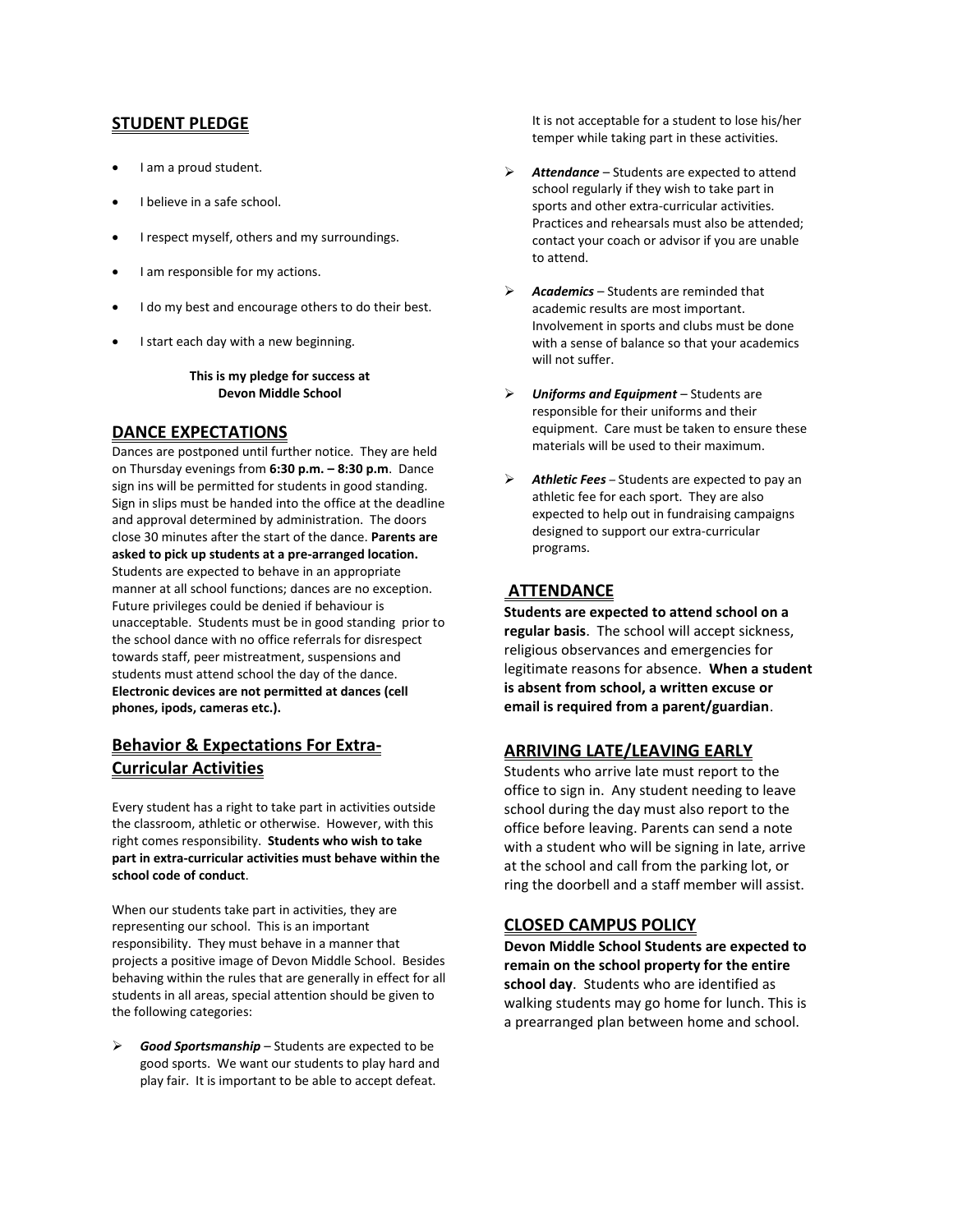## **CELL PHONES**

Cell phones are not to be used during the instructional day (8:15 AM – 2:50 PM) and they should not be seen. They do cause a significant distraction. The only exception to this is during eating time for Grade 7 & 8 students. Parents will be contacted if cell phones become an issue.

## **STUDENT FEES**

**All students at Devon Middle School are required to pay a student fee of \$30.00 per student or \$40.00 per family** (fees can now be paid online – please see Devon Middle School website). This fee will help cover various student/school expenses such as (but not exclusive to): student locks, twin pocket communication report covers, subsidizing special events, Breakfast Program, All Star rewards, maintaining school equipment, art supplies etc. All monies are spent with the purpose of benefitting all students in the school.

## **LOCKERS**

Every student will be issued a locker and a school combination padlock. Students are advised to keep their combination private to ensure the security of their textbooks, notebooks and valuables. Please be advised that the school has the right to search lockers at any time.

## **NO SMOKING/VAPING POLICY**

Smoking OR Vaping on school property is not permitted.

# **NO SCENT POLICY**

## **(***FOR STUDENTS, STAFF & VISITORS)*

Perfumes, perfumed hairsprays or shampoos, scented after-shave or colognes are not permitted. Some staff have severe allergies to scents. Students will be asked to respect this policy.

## **FIRE DRILLS**

Fire Drills are conducted throughout the school year. Other types of emergency measures will be explained and practiced by students.

## **LIBRARY RULES**

The library offers fiction, non-fiction and magazines. All items are signed out for a one-week period. Fines will be in place for overdue materials from the library. Students lose their borrowing privilege if they owe fines.

# **SCHOOL BUS RULES**

- Respect and obey the bus driver
- Respect other students on the bus
- Remain seated
- Keep aisle clear
- Talk quietly



**N.B. Please note that students who walk to school are not permitted to travel on a school bus and/or bus students are not permitted to change buses to go to a friend's house. Normally, a change in the student's after school destination would require the parent/guardian to provide transportation. Exceptions may be made in the case of an emergency and the parent is in contact with the administration. Any infringement of the above rules may result in disciplinary action by school officials and possible loss of transportation privileges.**

# **COMPUTERS: ACCEPTABLE USE POLICY** *DEVON MIDDLE SCHOOL*

The computers in classrooms (including netbooks), computer lab or any other location within the school are provided to enhance the learning and educational opportunities of students and staff. Students are reminded that computer use is a privilege that comes with responsibility. Any misuse of such equipment could have serious consequences.

## **INCLEMENT WEATHER OPTIONS**

During inclement weather situations, the following options are considered:

- 1. **Schools are open as usual:** no radio announcement will be made.
- 2. **All schools are closed for the day:** an announcement is relayed to local radio stations by 6:00 a.m. Parents are urged to listen to the radio early in the morning when inclement weather is predicted.
- 3. **Some schools** in the district **are closed:** a radio announcement is made.
- 4. **All school bus routes are delayed one hour.** A radio announcement is made. On these occasions, all schools in the district will be open at their regular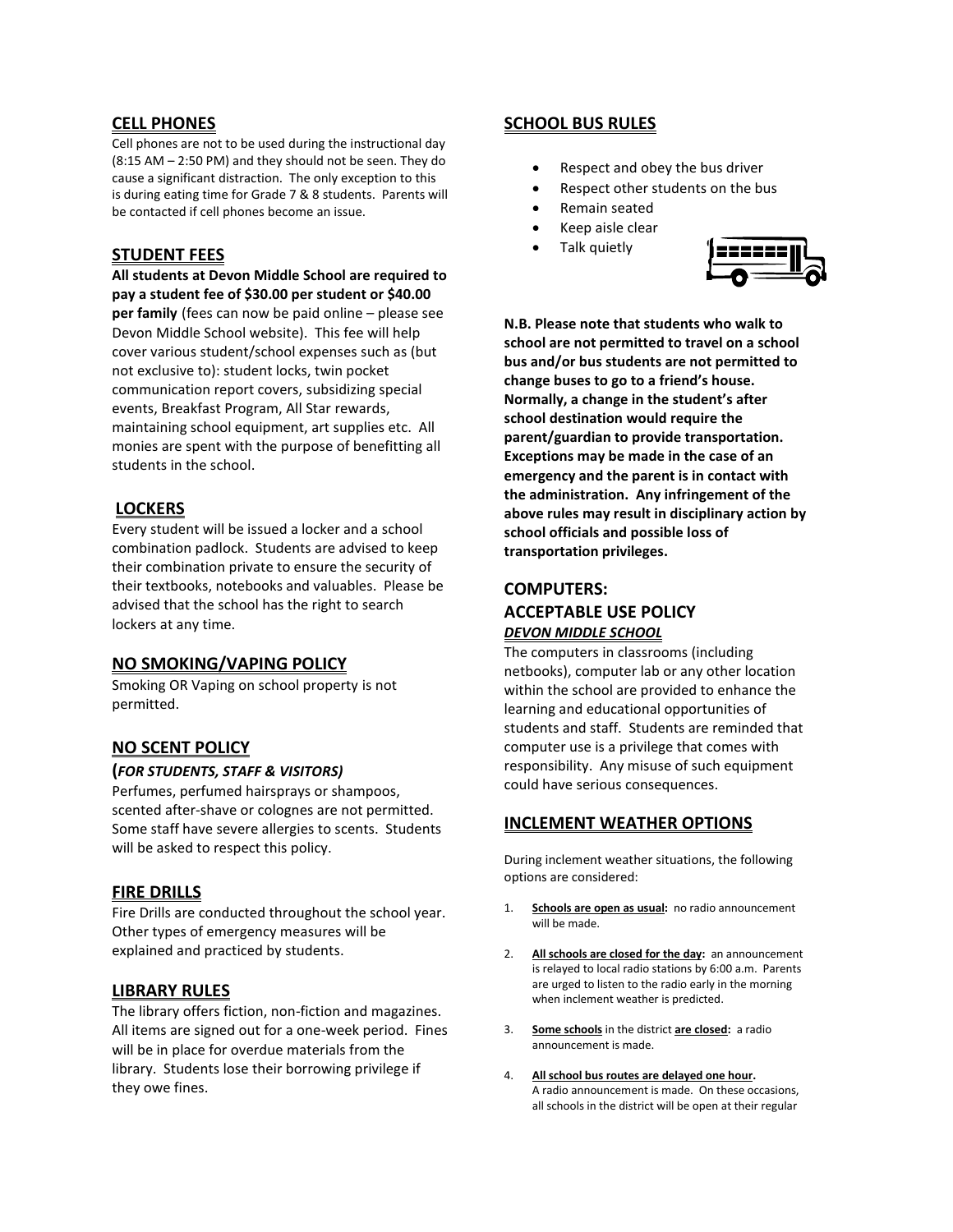time to receive walking and drop-off students. Students arriving late will not be penalized.

5. **Schools may be closed early** on days when it is anticipated that weather conditions may deteriorate significantly. Every effort will be made to notify parents via radio or by telephone.

It is important that parents have alternate arrangements for their child, if they or another adult will not be at home to receive the students. **The school should have this information.**

Because of varying winter weather conditions throughout the district, there may be occasions when a particular bus route is hazardous. In cases where the bus driver has a safety concern, he or she has the responsibility to recommend either the cancellation or delay of his/her particular bus run. Whenever possible, such a cancellation or delayed bus run will be announced on the radio.

While the loss of instructional time is always a concern, if you find that weather conditions in your area are not conducive to your child's going to school, then you have the final decision whether to send your child to school or not. Absences on these days will not be a factor in a student's attendance record.

#### **EMERGENCY PROCEDURES**

#### **FIRE BELL**

**Smoke, fire, gas, chemical smells, within the school.** Predetermined emergency exits will be used. Fire drills will be routinely practiced throughout the year.

- 1. At the sound of the alarm all students are asked to be **SILENT** in order to hear the instructions from their teacher.
- 2. Students are to remain silent as they are led to a specified area.
- 3. Students will be led into the school after an administrator or designate informs the teachers.

#### **FIRE BELL**

#### **Smoke, gas, or chemical spill outside the school and students need to be moved upwind of the source of the concern.**

Evacuation site is Ecole Les Eclaireurs:

1. Complete **SILENCE** throughout this procedure is necessary.

- 2. Teachers will group their classes in the usual fire drill location before they are led to the evacuation site.
- 3. Classes will be grouped outside Ecole Les Eclaireurs and be ushered into the building.

# **"THIS IS A LOCKDOWN. SECURE THE BUILDING."**

#### **Individuals posing an immediate threat is in the school.**

All staff and students are to be behind locked doors sitting on the floor, away from windows with the lights out.

- 1. Complete **SILENCE** is essential!
- 2. Students will be positioned inside locked classrooms.
- 3. Students and staff outside should take cover and move away from the school.
- 4. The Police will determine that the school is safe and this will be announced to students and staff by administration.

# **"THERE IS A PENDING EMERGENCY SITUATION. ALL STAFF AND STUDENTS ARE TO REMAIN INSIDE THE SCHOOL. ADMIT NO ONE." There is an individual outside the school who may pose a threat if allowed to enter.**

All students will be expected to stay inside the building. Classes proceed as normal unless it involves an outside activity. No outdoor recess or outdoor lunch breaks for students until emergency is declared over.

#### **"THERE IS A PENDING EMERGENCY SITUATION. ALL STUDENTS ARE TO BE INSIDE A LOCKED SUPERVISED ROOM."**

**Emergency personnel need cleared hallways and open spaces to carry out an investigation.** All students need to be in classrooms. Students may not go into hallways or leave the building. Within classrooms teaching may proceed as normal as possible. Class periods may be extended.

#### **"MEDICAL SUPPORT TEAM IS REQUIRED IN (named location.)"**

**For medical assistance at the school for schools who have an identified medical first responder team.**

Medical Support Team will proceed to a designated location. All classes and school activities will proceed as normal as possible.